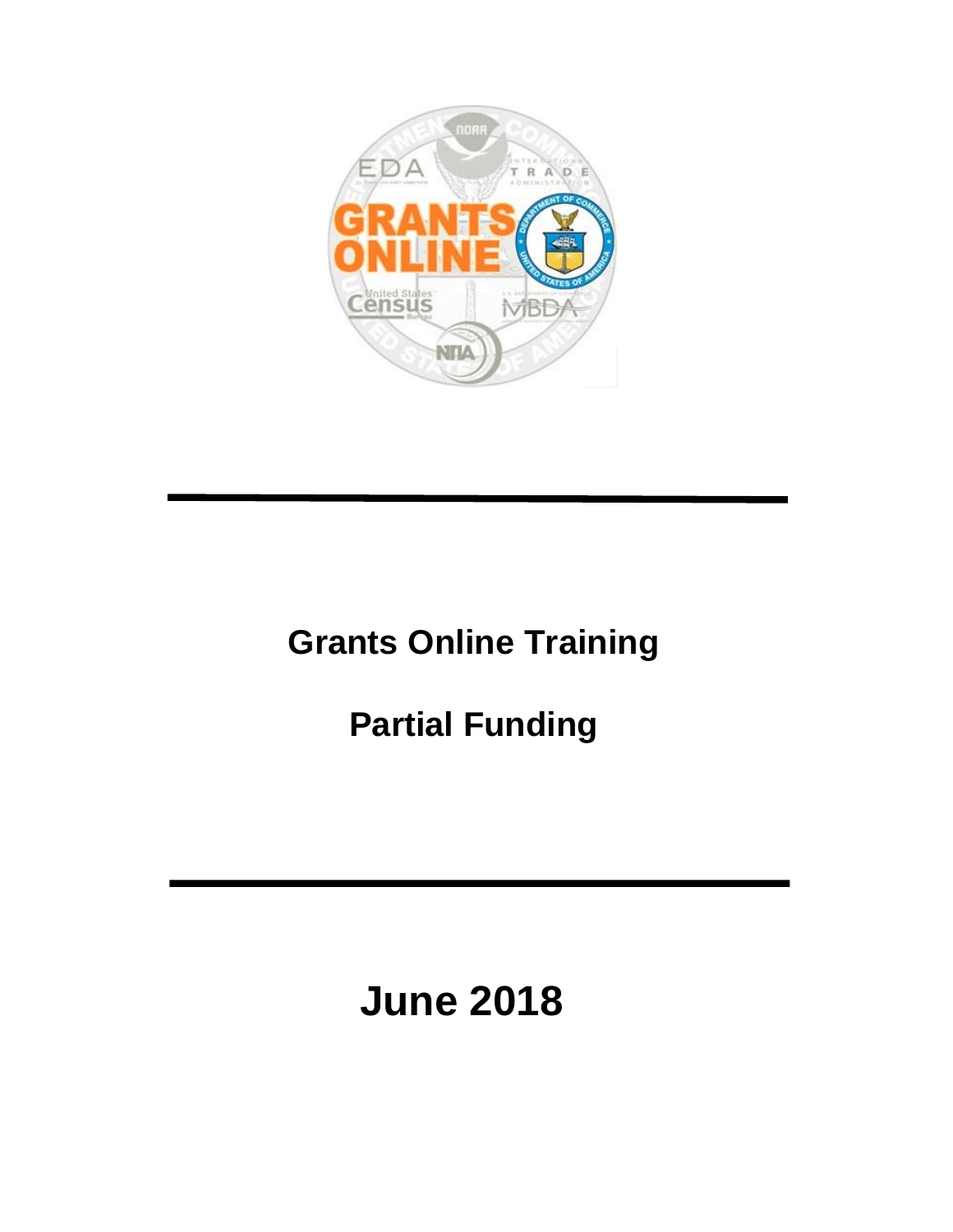#### **Partial Funding**

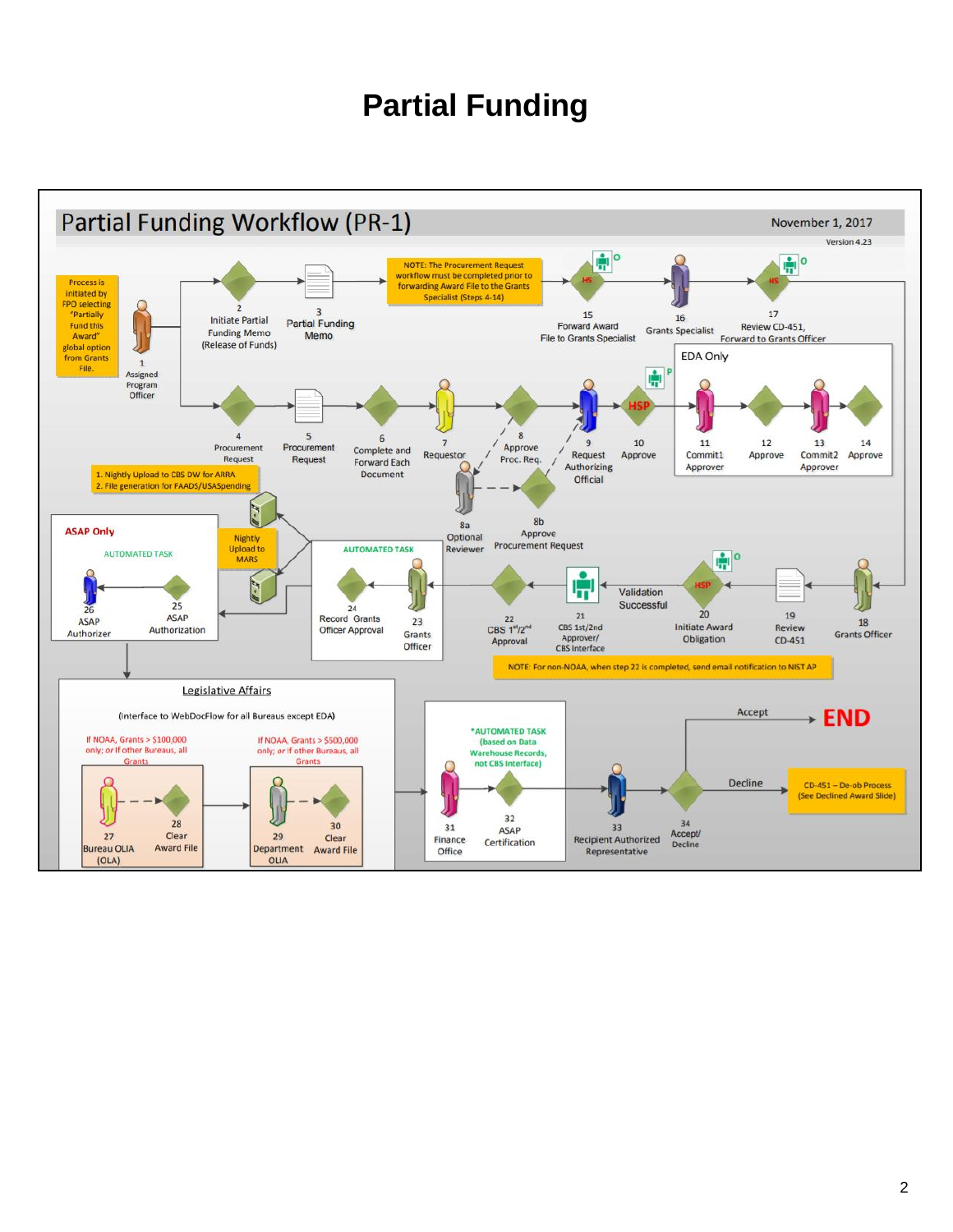### **FPO – Partial Funding Steps 1, 2, 3**

- 1. While on the **Awards Tab**, click the **Search Awards** link. Enter information for one of the data elements on the page. Click the **Search** button.
- 2. Under the Search Results, click the **Award Number** link associated with the Award that is to be partially funded.

| <b>NA16</b><br><b>Award Status:</b><br>Open $\overline{v}$<br>PT-PD Last Name:<br>Supplementary Information Category:<br>$\overline{\mathbf{v}}$<br><b>Supplementary Value:</b><br><b>Reset</b><br>Search  <br>Please use the above fields to narrow down your search. Searches are not case-sensitive.<br>Fields can be partially completed to get all matching results. Use % as wildcard in search string.<br>31 items found, displaying all items.1<br><b>Award Number Org ID Recipient Name</b><br><b>Project Title</b><br><b>Principal</b><br><b>Award</b><br>Investigators-<br><b>Status</b><br><b>Project</b><br><b>Directors</b> |                        |             |                                |  |                                 |  |
|-------------------------------------------------------------------------------------------------------------------------------------------------------------------------------------------------------------------------------------------------------------------------------------------------------------------------------------------------------------------------------------------------------------------------------------------------------------------------------------------------------------------------------------------------------------------------------------------------------------------------------------------|------------------------|-------------|--------------------------------|--|---------------------------------|--|
|                                                                                                                                                                                                                                                                                                                                                                                                                                                                                                                                                                                                                                           | <b>Award Number:</b>   |             |                                |  |                                 |  |
|                                                                                                                                                                                                                                                                                                                                                                                                                                                                                                                                                                                                                                           | <b>Recipient Name:</b> |             |                                |  |                                 |  |
|                                                                                                                                                                                                                                                                                                                                                                                                                                                                                                                                                                                                                                           | Project Title:         |             |                                |  |                                 |  |
|                                                                                                                                                                                                                                                                                                                                                                                                                                                                                                                                                                                                                                           |                        |             |                                |  |                                 |  |
|                                                                                                                                                                                                                                                                                                                                                                                                                                                                                                                                                                                                                                           |                        |             |                                |  |                                 |  |
|                                                                                                                                                                                                                                                                                                                                                                                                                                                                                                                                                                                                                                           |                        |             |                                |  |                                 |  |
|                                                                                                                                                                                                                                                                                                                                                                                                                                                                                                                                                                                                                                           |                        |             |                                |  |                                 |  |
| NA16GOT9980018 2004695 GLOBAL ENVIRONMENT AND GSTUDENT03                                                                                                                                                                                                                                                                                                                                                                                                                                                                                                                                                                                  |                        |             |                                |  |                                 |  |
|                                                                                                                                                                                                                                                                                                                                                                                                                                                                                                                                                                                                                                           |                        | <b>NOAA</b> | <b>TECHNOLOGY FOUNDATION -</b> |  | <b>Accepted None Designated</b> |  |
| <b>Accepted None Designated</b><br>NA16GOT9980016 2004695 GLOBAL ENVIRONMENT AND GSTUDENT-04<br>TECHNOLOGY FOUNDATION - Application for<br>Competition<br><b>NOAA</b>                                                                                                                                                                                                                                                                                                                                                                                                                                                                     | <b>Search Results</b>  |             |                                |  |                                 |  |
| NA16GOT9980034<br>004695 GLOBAL ENVIRONMENT AND GSTUDENT15 -<br><b>Accepted None Designated</b><br>TECHNOLOGY FOUNDATION - Instructor Comp App<br><b>NOAA</b><br>2016                                                                                                                                                                                                                                                                                                                                                                                                                                                                     |                        |             |                                |  |                                 |  |

3. While on the Grants File launch page select **Partially Fund this Award**  from the Action dropdown list. Click the **Submit** button.

| <b>Submit</b><br>Please select an action<br>Your Comments: Please select an action<br><b>Partially Fund this Award</b><br>Reduce Funding of this Award<br>View Accounting Details | Id:<br>2595286<br><b>Status: Accepted</b> |                                     |  |
|-----------------------------------------------------------------------------------------------------------------------------------------------------------------------------------|-------------------------------------------|-------------------------------------|--|
|                                                                                                                                                                                   | <b>Action:</b>                            |                                     |  |
|                                                                                                                                                                                   |                                           |                                     |  |
|                                                                                                                                                                                   |                                           | View/Manage Award-related Personnel |  |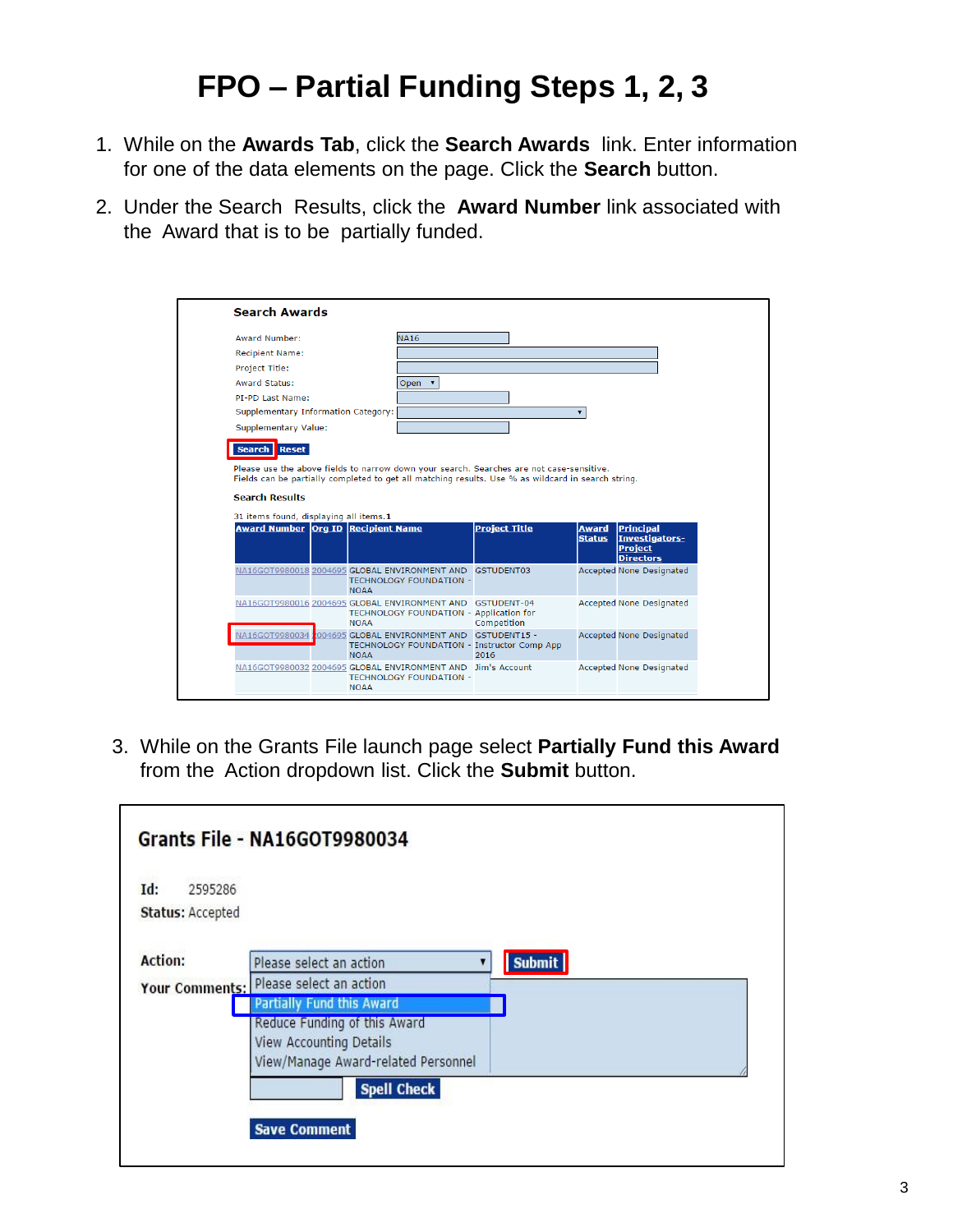#### **FPO – Partial Funding Steps 4 and 5**

4. Click the **(+)** beside the Action column header to obtain details associated with the application that will be partially funded.

Although all applications associated with an Award are visible; partial funding can be applied to **one** application at a time.

| Memo <sup>*</sup>     | Guidance                    |                                                    |
|-----------------------|-----------------------------|----------------------------------------------------|
|                       | <b>Spell Check</b>          | <b>Approved Plan and Prior Obligations</b>         |
| E<br><b>Action</b>    | ID                          | <b>Application</b> Project Title                   |
| <b>Select</b>         | 2139113                     | TEST RECORD - Grants Online Training Application05 |
| None<br><b>Cancel</b> | <b>Selected Application</b> |                                                    |

#### **Approved Plan and Prior Obligations**

| Ė.<br><b>Action</b> | <b>Application   Project Title</b><br>ID |                                     |                                                    |              |                                                   |
|---------------------|------------------------------------------|-------------------------------------|----------------------------------------------------|--------------|---------------------------------------------------|
| <b>Select</b>       | 2139113                                  |                                     | TEST RECORD - Grants Online Training Application05 |              |                                                   |
| <b>Planned Year</b> |                                          | <b>Approved Fed</b><br><b>Share</b> | <b>Obligated</b>                                   | <b>Share</b> | Approved Non-Fed Assigned Non-Fed<br><b>Share</b> |
| 2009                |                                          | \$125,000.00                        | \$125,000.00                                       | \$0.00       | \$0.00                                            |
| 2010                |                                          | \$125,000.00                        | \$0.00                                             | \$0.00       | \$0.00                                            |
| 2011                |                                          | \$250,000.00                        | \$0.00                                             | \$0.00       | \$0.00                                            |

5. Click the **Select** button to choose the desired application.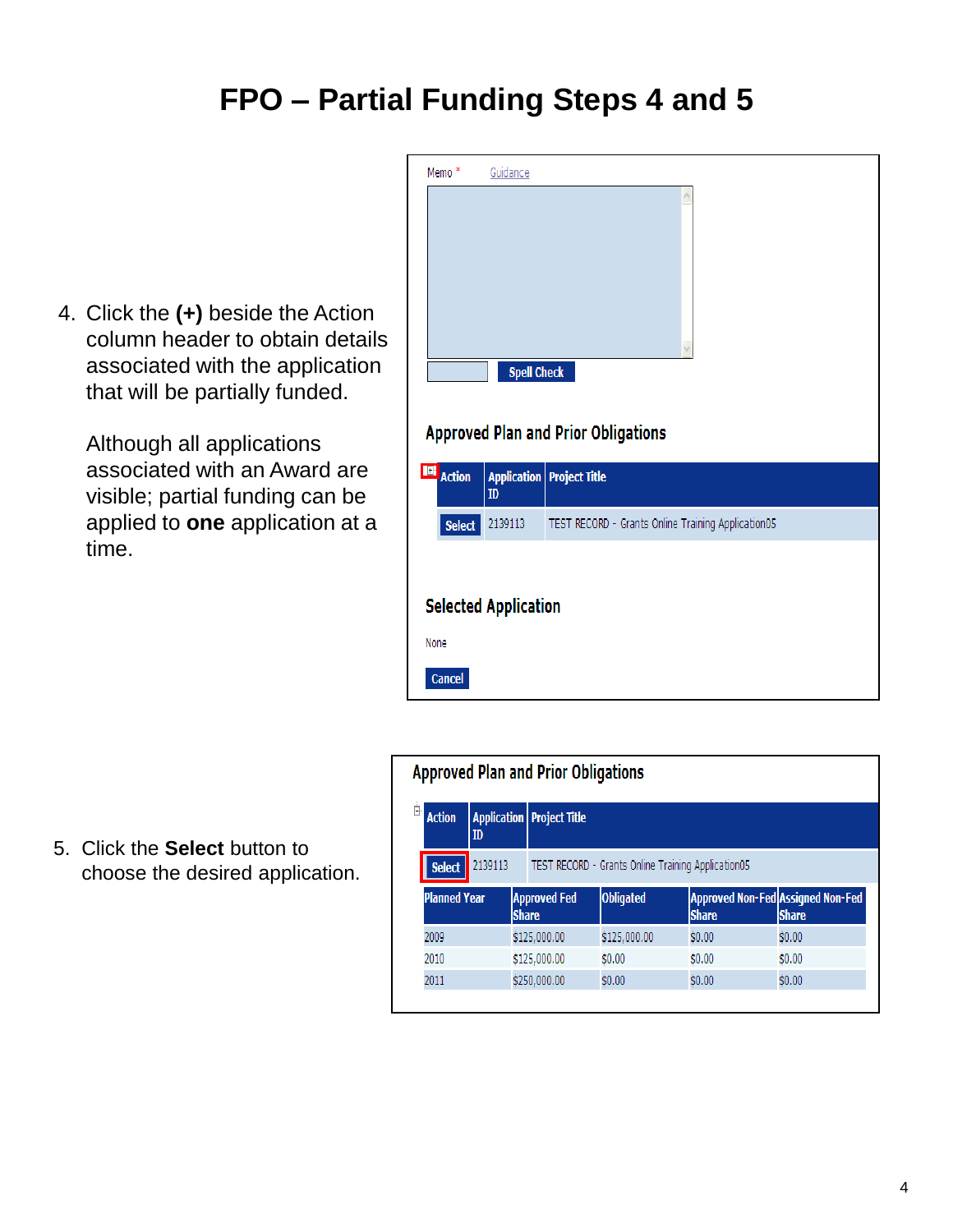## **FPO – Partial Funding Step 6**

| Final<br><b>Reports Due 12/29/2017</b><br><b>Project Title:</b><br>GSTUDENT15 - Instructor Comp App 2016<br>On:<br>None Designated<br><b>Closeout Date:</b><br><u> PIs - PDs:</u><br>N/A<br>Partial Funding -- NA16GOT9980034<br>Guidance<br>Memo *<br><b>Grants Online</b><br><b>Partial Funding Guidance</b><br><b>Spell Check</b><br><b>Partial Funding Memo</b><br>The Partial Funding Memo is used to explain the state of<br>funding for the approved Application. A clear and precise<br>explanation of what is happening in this Partial Funding will<br>greatly assist GMD personnel in processing the action.<br>Typically, Partial Funding actions are used to fund the out-<br>6. Click the <b>Guidance</b> link for an example of the<br>years of multi-year awards, with a single application being<br>submitted for the award's duration. However, some awards<br>language that should be used for the Memo*<br>will have multiple multi-year applications associated with<br>them. Other awards are single-year awards for which the fully<br>data element. Six examples of the appropriate<br>approved amount was not provided in the initial award. Every<br>language are included on the next two slides.<br>situation requires an explanation.<br>GMD personnel want to know that the Program Officer is<br>aware of the Recipient's reporting status for the award. GMD<br>does NOT want to receive Partial Funding actions for awards<br>for which the recipient is delinquent in reporting. It is GMD<br>policy not to approve additional funding for awards that have | SF-425<br><b>Frequency:</b> | Interim<br><b>Reports Not</b><br>Required - Not<br>ASAP - Use<br><b>SF-270 - Final</b><br><b>Full Report</b><br>Required | <b>Progress Report</b><br><b>Frequency:</b> | Annually | <b>Report:</b> | <b>Final Progress</b> | Comprehensive - a last<br>interim report is not required |  |
|-----------------------------------------------------------------------------------------------------------------------------------------------------------------------------------------------------------------------------------------------------------------------------------------------------------------------------------------------------------------------------------------------------------------------------------------------------------------------------------------------------------------------------------------------------------------------------------------------------------------------------------------------------------------------------------------------------------------------------------------------------------------------------------------------------------------------------------------------------------------------------------------------------------------------------------------------------------------------------------------------------------------------------------------------------------------------------------------------------------------------------------------------------------------------------------------------------------------------------------------------------------------------------------------------------------------------------------------------------------------------------------------------------------------------------------------------------------------------------------------------------------------------------------------------------------------------------------------------|-----------------------------|--------------------------------------------------------------------------------------------------------------------------|---------------------------------------------|----------|----------------|-----------------------|----------------------------------------------------------|--|
|                                                                                                                                                                                                                                                                                                                                                                                                                                                                                                                                                                                                                                                                                                                                                                                                                                                                                                                                                                                                                                                                                                                                                                                                                                                                                                                                                                                                                                                                                                                                                                                               |                             |                                                                                                                          |                                             |          |                |                       |                                                          |  |
|                                                                                                                                                                                                                                                                                                                                                                                                                                                                                                                                                                                                                                                                                                                                                                                                                                                                                                                                                                                                                                                                                                                                                                                                                                                                                                                                                                                                                                                                                                                                                                                               |                             |                                                                                                                          |                                             |          |                |                       |                                                          |  |
| delinquent reports.<br>Example 1 - The Standard Memo. Fully funding an out-year                                                                                                                                                                                                                                                                                                                                                                                                                                                                                                                                                                                                                                                                                                                                                                                                                                                                                                                                                                                                                                                                                                                                                                                                                                                                                                                                                                                                                                                                                                               |                             |                                                                                                                          |                                             |          |                |                       |                                                          |  |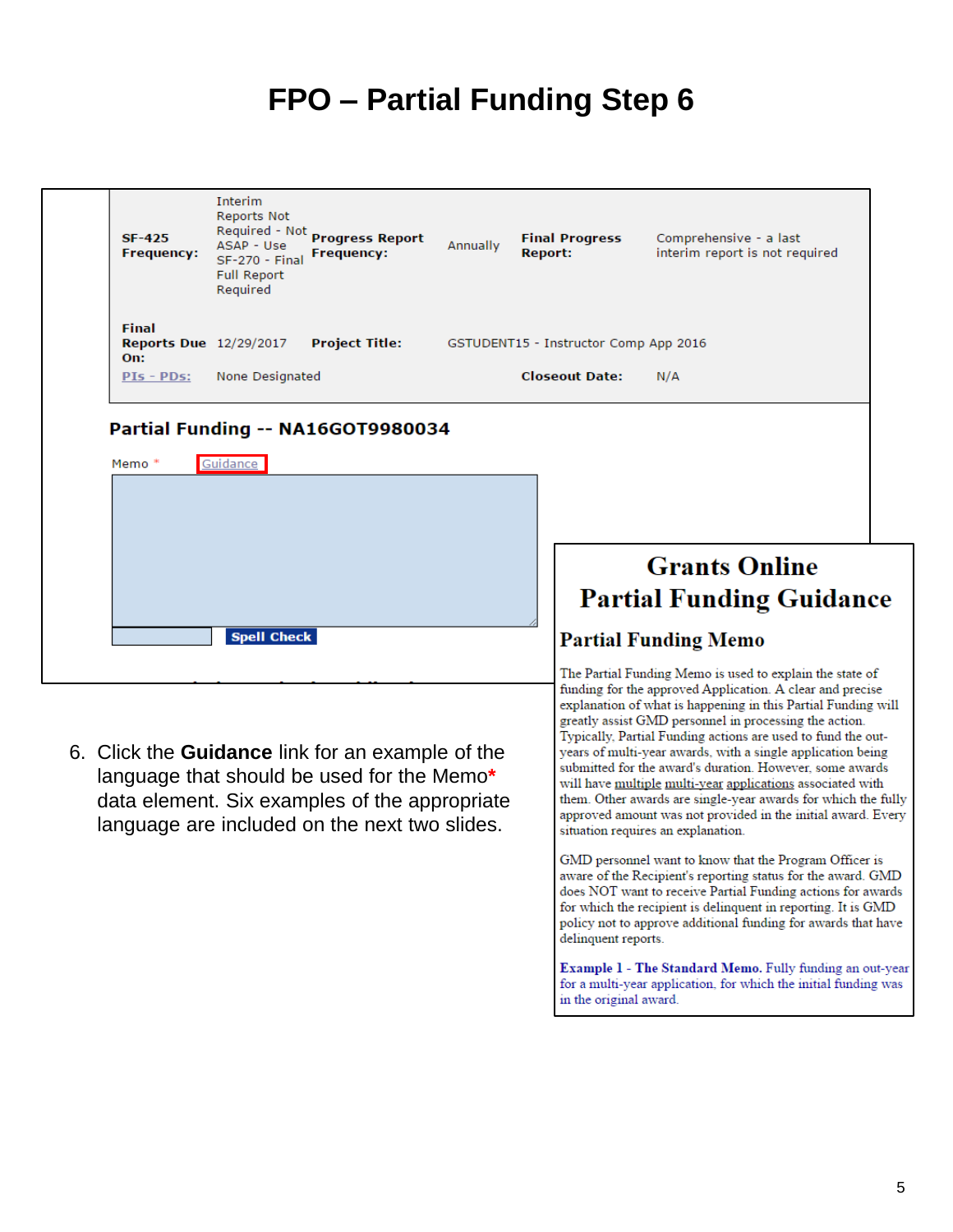#### **Sample Language for Partial Funding Memo**

 **Example 1 - The Standard Memo.** Fully funding an out-year for a multi-year application, for which the initial funding was in the original award.

**This release of funds of \$ \_ \_ is for year \_ \_ of a \_ \_ year multi-year award. All required Progress and Financial reports have been submitted and accepted.**

 **Example 2 -** Partially funding an out-year for a multi-year application, for which the initial funding was in the original award, and for which an additional Partial Funding action is expected to take place later in the year to complete the year's approved funding.

This release of funds of  $\text{\$}_{\text{\_}}$  is for year \_ of a \_ \_ year multi-year award. **Due to \_ \_, total funding for this award period is not available; additional funds will be provided at a later date. All required Progress and Financial reports have been submitted and accepted.**

 **Example 3 -** Partially funding an out-year for a multi-year application, for which the initial funding was in the original award, and for which an additional Partial Funding action is expected to take place the following year to complete this year's approved funding.

This release of funds of  $\gamma$ <sub>\_\_</sub> is for year \_\_ of a \_\_ year multi-year award. **Due to \_ \_, total funding for this award period is not available in this Fiscal Year. Additional funds will be provided in Fiscal Year \_ \_. It is our intent to provide total funding for this award. All required Progress and Financial reports have been submitted and accepted.**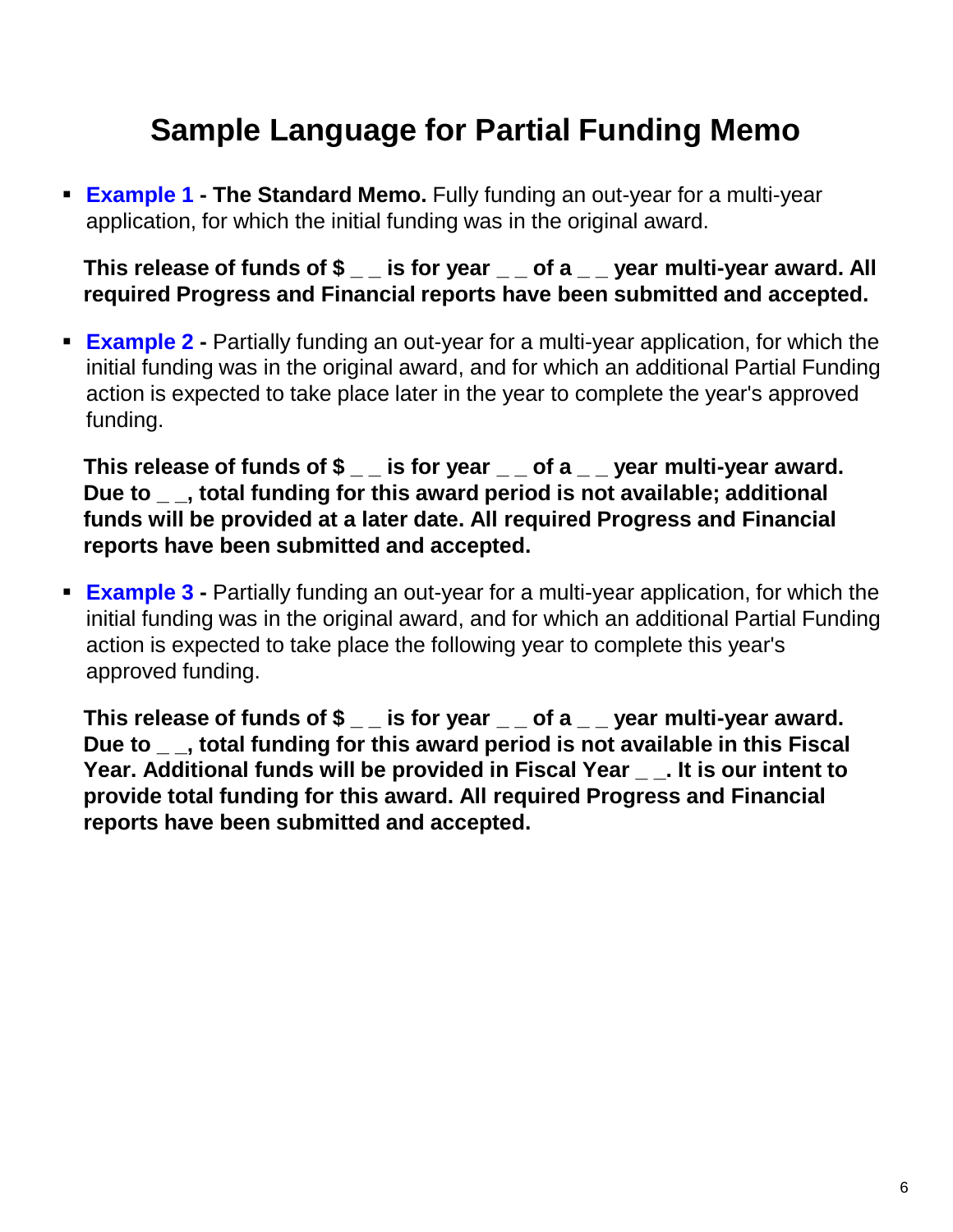### **Sample Language for Partial Funding Memo (***Continued)*

 **Example 4\* -** Partially funding an out-year for a multi-year application, for which the initial funding was in the original award, and for which budgeted funds are not expected to be made available to fully fund the award.

This release of funds of \$\_\_\_ is for year \_\_ of a \_\_ year multi-year award. **Due to \_ \_, funding for this award period is not available. Additional funds**  will not be provided and this award will be reduced by \_ \_. All required **Progress and Financial reports have been submitted and accepted.**

*(NOTE: In this situation, work with the Grants Specialist to create an administrative amendment to reduce the total authorized award funding.)*

- **Example 5 -** Partially funding an out-year for a multi-year application, for which the initial funding was in the original award, and for which one or more Partial Funding actions have already occurred to fund the application for the current Fiscal Year.
- **This release of funds of \$** is for year of a year multi-year award. **This release of funds is expected to be the final release of funds in Fiscal Year \_ \_. The remainder of the project is expected to be funded in Fiscal Year \_ \_ through Fiscal Year \_ \_ assuming funds are available. All required Progress and Financial reports have been submitted and accepted.**
- **Example 6<sup>\*\*</sup> -** Partially funding an out-year for a multi-year application, for which the initial funding was **NOT** in the original award.
- **This release of funds of \$ \_ \_ is for year \_ \_ of a \_ \_ year multi-year application which was originally funded as Amendment \_ \_. All required Progress and Financial reports have been submitted and accepted.**

#### *NOTES:*

*When no additional funds are available the Program Office must advise the Grants Officer. Subsequently, the Grants Officer creates an amendment to inform the recipient that no additional funds will be provided. The recipient has two options: continue work with existing funds or terminate the award.*

- **\*** *If Federal Funding is being reduced, the match should be reduced by a comparable amount.*
- **\*\*** *If the Partial Funding is on a continuation application, instead of the original Award, notate the appropriate amendment number in the Partial Funding Memo.*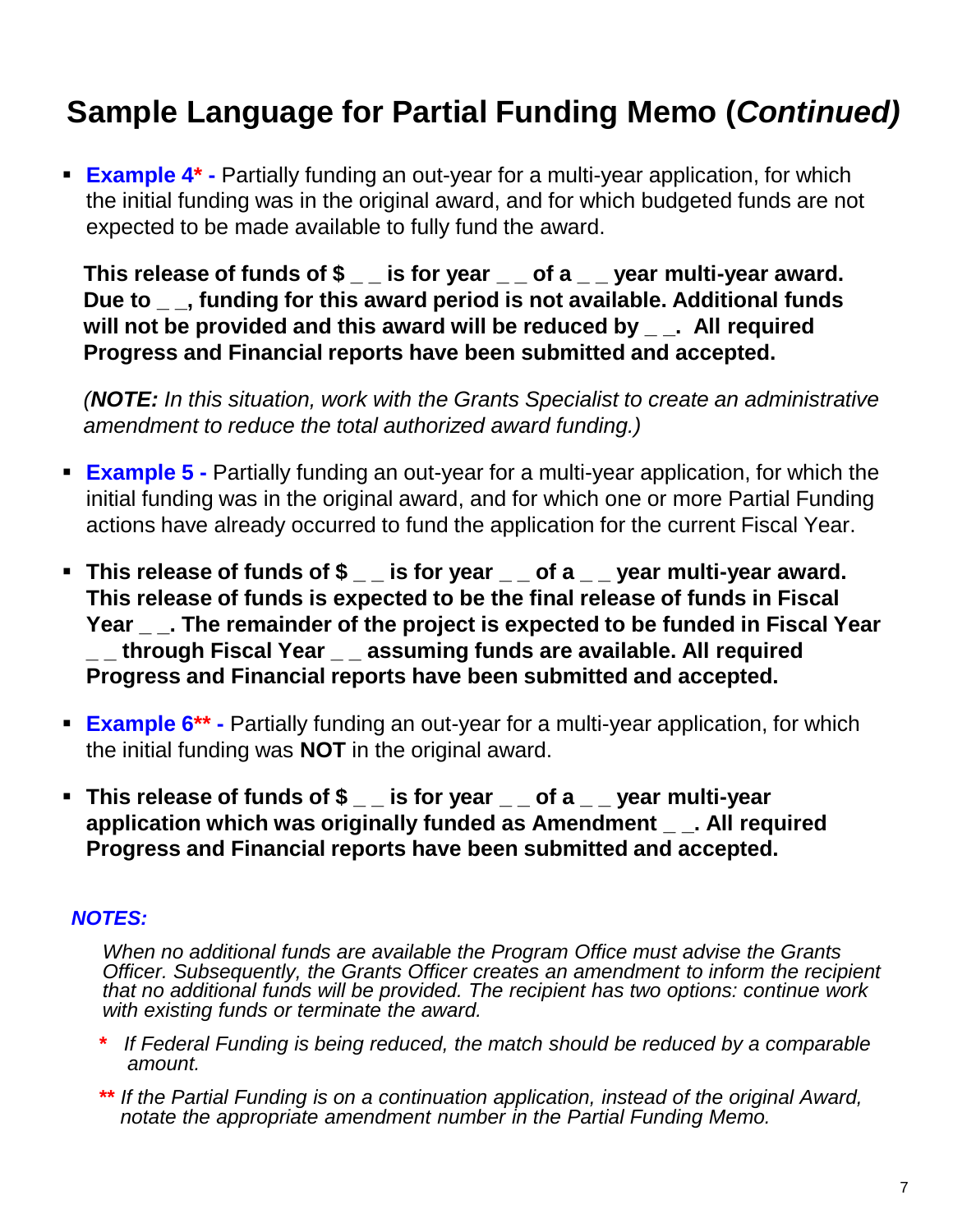#### **FPO – Partial Funding Steps 7, 8, 9**

7. Enter the Partial Funding amount for the Fed Add Amount**\*** data element.

**NOTE:** If changes are made to the Federal Funding Amount, the Procurement Request and Commitment of Funds and the Review Release of Funds tasks must be updated. If appropriate, specify the amount for the Non-Fed Amount.

- 8. Click the **Save and Start Workflow** button.
- 9. To acknowledge the intent to proceed with the workflow and that it is acceptable that a Procurement Request and Commitment of Funds and a Release of Funds task are added to the user's Inbox. Click the **OK** button.

|                                 |                                                                                         | Partial Funding -- NA16GOT9980034                                                                                                          |                        |                                                                                                                                                                                      |                            |                                                                   |                        |                                                                       |     |                          |
|---------------------------------|-----------------------------------------------------------------------------------------|--------------------------------------------------------------------------------------------------------------------------------------------|------------------------|--------------------------------------------------------------------------------------------------------------------------------------------------------------------------------------|----------------------------|-------------------------------------------------------------------|------------------------|-----------------------------------------------------------------------|-----|--------------------------|
| Memo <sup>*</sup><br>155 / 4000 | Guidance<br>submitted and accepted.<br><b>Spell Check</b>                               | This release of funds of \$_____ is for year ___ of a ___ year multi-<br>year award. All required Progress and Financial reports have been |                        |                                                                                                                                                                                      |                            |                                                                   |                        |                                                                       |     |                          |
|                                 |                                                                                         | <b>Approved Plan and Prior Obligations</b>                                                                                                 |                        |                                                                                                                                                                                      |                            |                                                                   |                        |                                                                       |     |                          |
| <b>Action</b>                   | <b>Application Project Title</b><br>ID                                                  |                                                                                                                                            |                        |                                                                                                                                                                                      |                            |                                                                   |                        |                                                                       |     |                          |
| Select                          | 2595204                                                                                 | GSTUDENT15 - Instructor Comp App 2016                                                                                                      |                        |                                                                                                                                                                                      |                            |                                                                   |                        |                                                                       |     |                          |
|                                 | <b>Selected Application</b><br><b>Application</b><br><b>Application</b><br><b>Share</b> | <b>Remaining Fed</b>                                                                                                                       | <b>Pending Fed</b>     | <b>Fed Add Amount</b>                                                                                                                                                                |                            | Approved Non-Fed Remaining Non-Fed Pending Non-Fed Non-Fed Amount |                        |                                                                       |     | <b>AMD</b> Project Title |
| 2595204                         | \$10,000.00                                                                             | <b>Share</b><br>\$0.00                                                                                                                     | <b>Share</b><br>\$0.00 | 2500.00                                                                                                                                                                              | <b>Share</b><br>\$1,000.00 | <b>Share</b><br>$$-500.00$                                        | <b>Share</b><br>\$0.00 |                                                                       | No. | GSTUDENT15 - Instructor  |
|                                 |                                                                                         | Share, enter a memo explaining the reason for the additional funds.                                                                        |                        | Note: Federal Add Amount plus Pending Federal Share plus the sum of all prior obligations may be up to 5% greater than the Approved Federal Share. If exceeding the Approved Federal |                            |                                                                   |                        |                                                                       |     | Comp App 2016            |
|                                 |                                                                                         | Note: Only one application may be funded per Partial Funding action.                                                                       |                        |                                                                                                                                                                                      |                            | grantsonlinetraining.rdc.noaa.gov says:                           |                        |                                                                       |     |                          |
|                                 |                                                                                         | <b>Save Save and Start Workflow Cancel</b>                                                                                                 |                        |                                                                                                                                                                                      |                            | be placed in your inbox.<br>Are you sure you wish to proceed?     |                        | WARNING: Release of Funds and Procurement Request workflow tasks will |     |                          |
|                                 |                                                                                         |                                                                                                                                            |                        |                                                                                                                                                                                      |                            |                                                                   |                        | Prevent this page from creating additional dialogs.                   |     |                          |
|                                 |                                                                                         |                                                                                                                                            |                        |                                                                                                                                                                                      |                            |                                                                   |                        | ОΚ                                                                    |     | Cancel                   |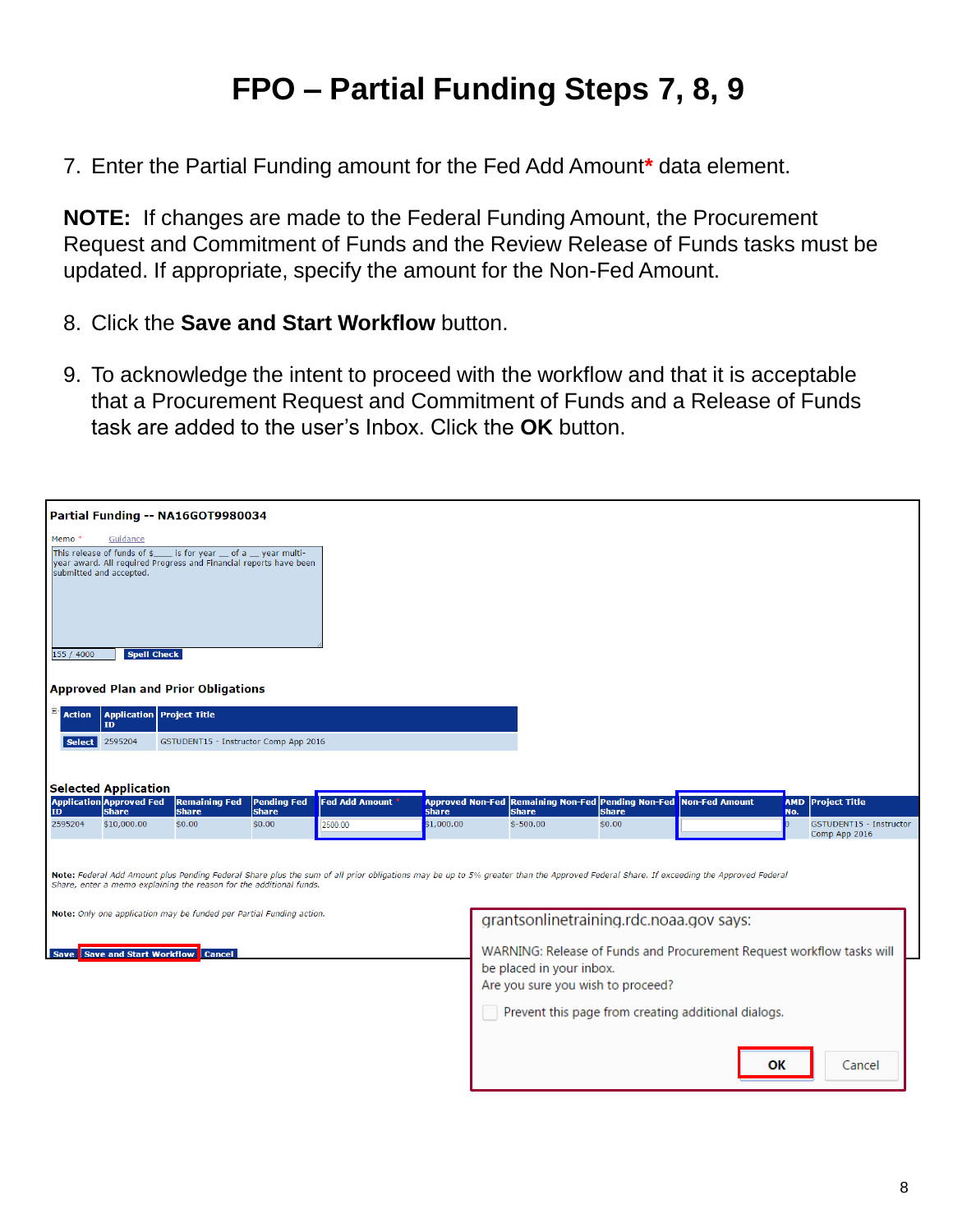#### **FPO – Partial Funding Step 10 and 11**

- 10. If the Federal Amount was modified, navigate to the Your Tasks screen. There should be two new tasks:
	- (a) Procurement Request and Commitment of Funds
	- (b) Review Release of Funds

The status for both tasks is *Not Started*. The Procurement Request should be completed prior to attempting to work on the Release of Funds task. The steps to complete the Procurement Request are the same as those used for a new Award and are not repeated here.

| All | <b>Your Tasks</b><br>Document Type                             | <b>Status</b><br>Open v | Apply Filter >>                                                     |                                        |                              |                                                             |         |      |                                            |                                                                            |                                  |
|-----|----------------------------------------------------------------|-------------------------|---------------------------------------------------------------------|----------------------------------------|------------------------------|-------------------------------------------------------------|---------|------|--------------------------------------------|----------------------------------------------------------------------------|----------------------------------|
|     | 18 items found, displaying all items.1<br><b>View RFA Name</b> |                         | <b>Task Id Task Name</b>                                            | <b>Task</b><br><b>Received</b><br>Date | <b>Task</b><br><b>Status</b> | <b>Document</b><br><b>Type</b>                              | Id      | Date | Document Start Date Completed Award Number | <b>Applicant</b><br><b>Name</b>                                            | <b>Applicant</b><br><b>State</b> |
|     | <b>View Instructor</b><br>Competitive RFA -<br>Aug 2016 Class  |                         | 4865811 Procurement<br>Request and<br>Commitment of<br><b>Funds</b> | 03/03/2017 Not                         | Started                      | Procurement<br>Request and<br>Commitment of<br><b>Funds</b> | 2597800 |      | NA16GOT9980034 GLOBAL                      | <b>ENVIRONMENT</b><br><b>AND</b><br><b>TECHNOLOGY</b><br><b>FOUNDATION</b> | <b>VA</b>                        |
|     | <b>View Instructor</b><br>Competitive RFA -<br>Aug 2016 Class  |                         | 4865810 Review Release of 03/03/2017 Not<br><b>Funds</b>            |                                        | Started                      | <b>Award File</b>                                           | 2597799 |      | NA16GOT9980034 GLOBAL                      | <b>ENVIRONMENT</b><br><b>AND</b><br><b>TECHNOLOGY</b><br><b>FOUNDATION</b> | <b>VA</b>                        |
|     | View Yvette's Feb<br><b>Training</b>                           |                         | 4865807 Forward/Revise<br><b>Award File</b>                         | 03/03/2017 Not                         | Started                      | <b>Award File</b>                                           | 2597793 |      | NA17GOT9980069 GLOBAL                      | <b>ENVIRONMENT</b><br><b>AND</b>                                           | <b>VA</b>                        |

11. When the ACCS Lines associated with the PRCF are complete, select **Forward Procurement Request to Requestor** from the Action dropdown menu on the PRCF launch page. Click the **Submit** button.

|                                         | Procurement Request and Commitment of Funds - NA18GOT9980057                    |
|-----------------------------------------|---------------------------------------------------------------------------------|
| Id:<br>2694475                          | <b>Status: ProgramOfficerActions - In Progress</b>                              |
| <b>Action:</b><br><b>Your Comments:</b> | <b>Submit</b><br>Forward Procurement Request to Requestor<br><b>Spell Check</b> |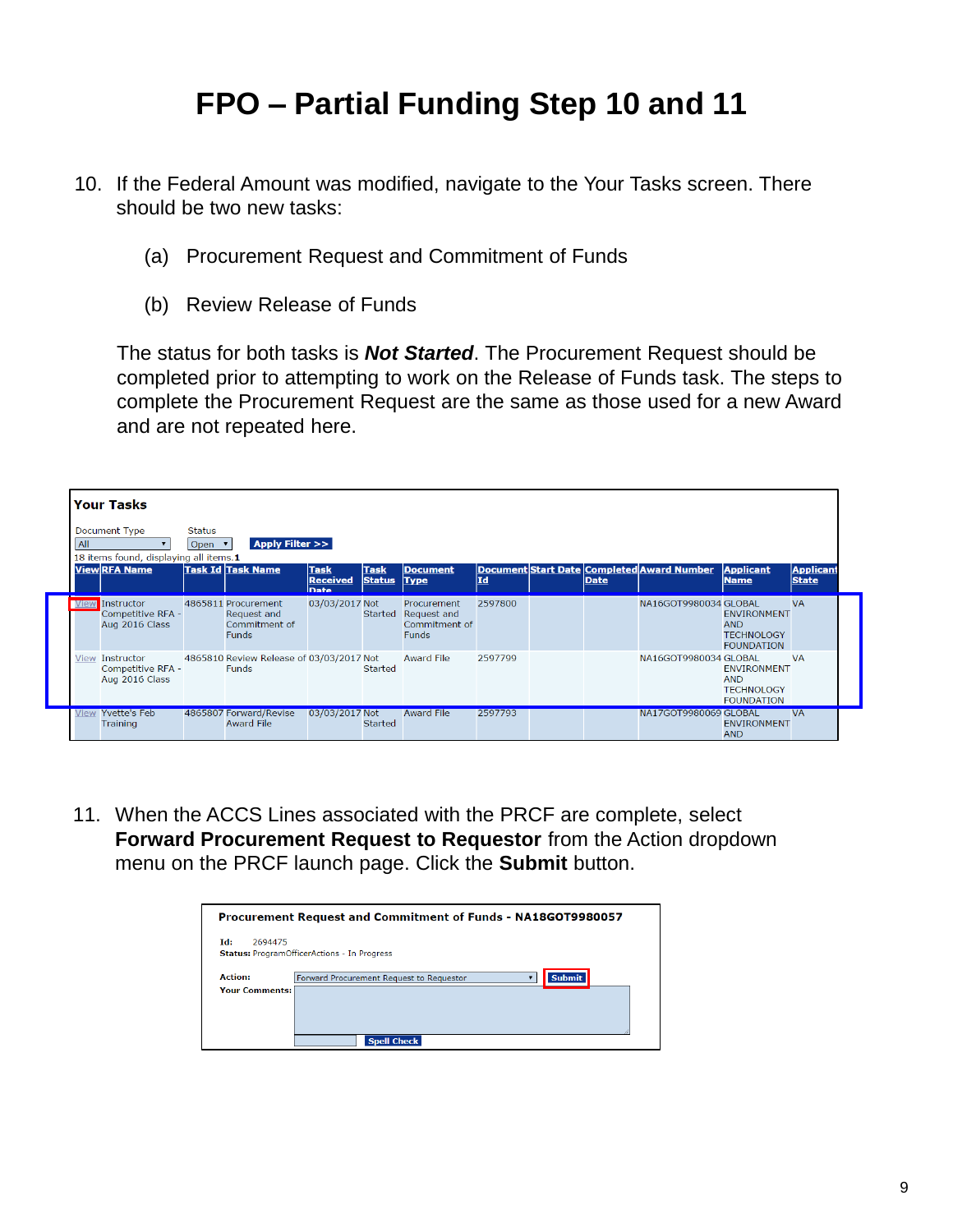#### **FPO – Partial Funding Step 12 and 13**

12. From the PRCF, click the **View** link for Review Release of Funds. Complete the action associated with that task.

|      | <b>Your Tasks</b>                                              |                         |                                                                     |                                        |                              |                                                                     |         |      |                                            |                                                                            |                                  |
|------|----------------------------------------------------------------|-------------------------|---------------------------------------------------------------------|----------------------------------------|------------------------------|---------------------------------------------------------------------|---------|------|--------------------------------------------|----------------------------------------------------------------------------|----------------------------------|
| All  | Document Type                                                  | <b>Status</b><br>Open v | Apply Filter >>                                                     |                                        |                              |                                                                     |         |      |                                            |                                                                            |                                  |
|      | 18 items found, displaying all items.1<br><b>View RFA Name</b> |                         | Task Id Task Name                                                   | <b>Task</b><br><b>Received</b><br>Date | <b>Task</b><br><b>Status</b> | <b>Document</b><br><b>Type</b>                                      | Id      | Date | Document Start Date Completed Award Number | <b>Applicant</b><br><b>Name</b>                                            | <b>Applicant</b><br><b>State</b> |
|      | <b>View Instructor</b><br>Competitive RFA -<br>Aug 2016 Class  |                         | 4865811 Procurement<br>Request and<br>Commitment of<br><b>Funds</b> | 03/03/2017 Not                         |                              | Procurement<br>Started Request and<br>Commitment of<br><b>Funds</b> | 2597800 |      | NA16GOT9980034 GLOBAL                      | <b>ENVIRONMENT</b><br><b>AND</b><br><b>TECHNOLOGY</b><br><b>FOUNDATION</b> | <b>VA</b>                        |
|      | View Instructor<br>Competitive RFA -<br>Aug 2016 Class         |                         | 4865810 Review Release of 03/03/2017 Not<br><b>Funds</b>            |                                        | <b>Started</b>               | <b>Award File</b>                                                   | 2597799 |      | NA16GOT9980034 GLOBAL                      | <b>ENVIRONMENT</b><br><b>AND</b><br><b>TECHNOLOGY</b><br><b>FOUNDATION</b> | <b>VA</b>                        |
| View | Yvette's Feb<br>Training                                       |                         | 4865807 Forward/Revise<br><b>Award File</b>                         | 03/03/2017 Not                         | Started                      | <b>Award File</b>                                                   | 2597793 |      | <b>NA17GOT9980069 GLOBAL</b>               | <b>ENVIRONMENT</b><br><b>AND</b>                                           | <b>VA</b>                        |

13. After the Procurement Request has been approved and there are no pending actions, the user can choose **Forward to Grants Specialist for Review.** If appropriate, a workflow comment can be included.